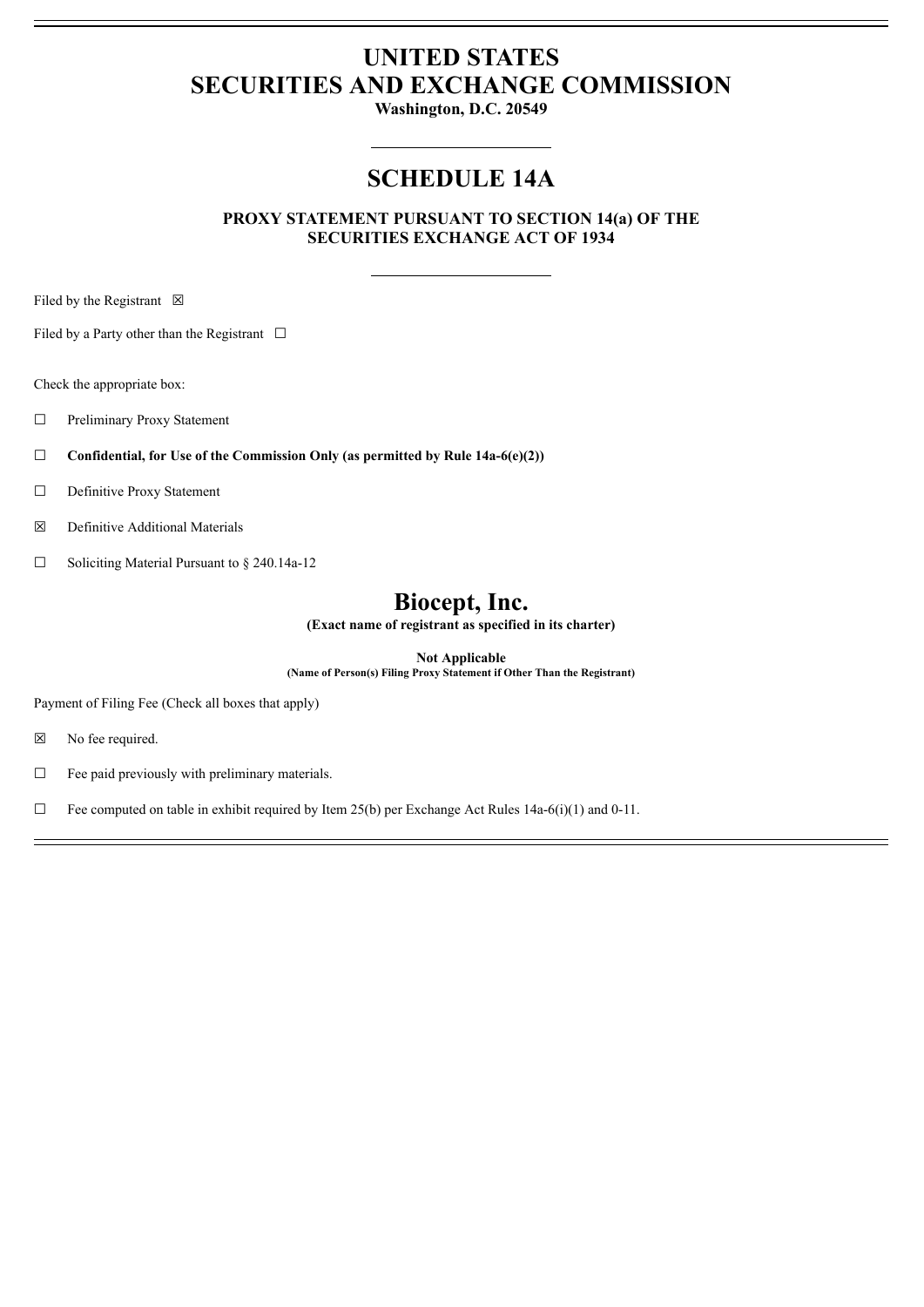On May 6, 2022, Biocept, Inc. (the "Company") commenced distributing to its stockholders a Notice of Annual Meeting of Stockholders and Definitive Proxy Statement (the "Notice and Proxy Statement") for its 2022 Annual Meeting of Stockholders (the "Annual Meeting"), which was held on June 10, 2022. A copy of the Notice and Proxy Statement was filed with the Securities and Exchange Commission (the "SEC") on May 2, 2022. On June 10, 2022 the Annual Meeting was adjourned prior to voting due to a quorum not being present. As announced during the Annual Meeting, the Annual Meeting is to reconvene at 1:30 p.m. Pacific Time on July 8, 2022. On June 10, 2022, the Company mailed a letter to certain of its stockholders (the "Letter") related to the adjournment of the annual meeting. A copy of the Letter is set forth below.